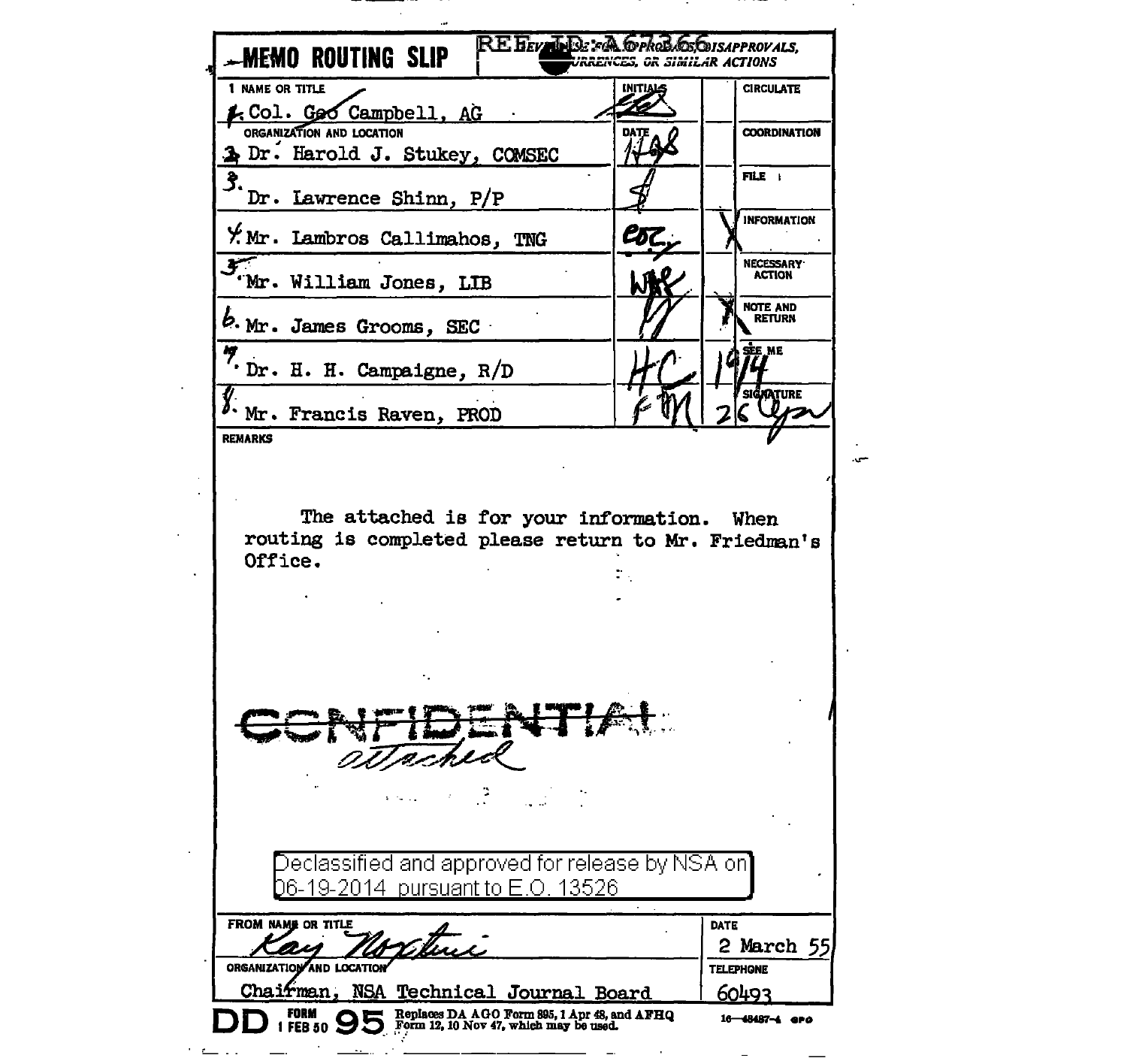**REF ID:A67366** 



1. We are not aware of any qualified candidate for the position of Managing **Editor.** 

2. In regard to other aspects of the Journal, attached is a copy of a recommendation which was made to C/S in April 1953 proposing a NSA service-wide publication which would serve as a medium for disseminating information to the cryptologic agencies and their field stations as well as within NSA. Colonel Hetherington, acting for  $C/S$ , stated at that time:

> "A year from now an NSA service-wide publication should be reopened. I personally feel that it is a good idea but premature now.  $/s/ R'''$

Due to non-availability of personnel spaces, no further action has been taken on this matter to date; however, it may be worthy of consideration in formulating the policy and plans for the Journal.

18 Milroy Tharles.

**LT COL LUAF ASST COMPTROLLER** 

2 Incl:  $1. n/c$ 2.  $D/F$  of 17 Apr 53

Acting Tech Sousse mixed refé. you you - ever

Are Az HC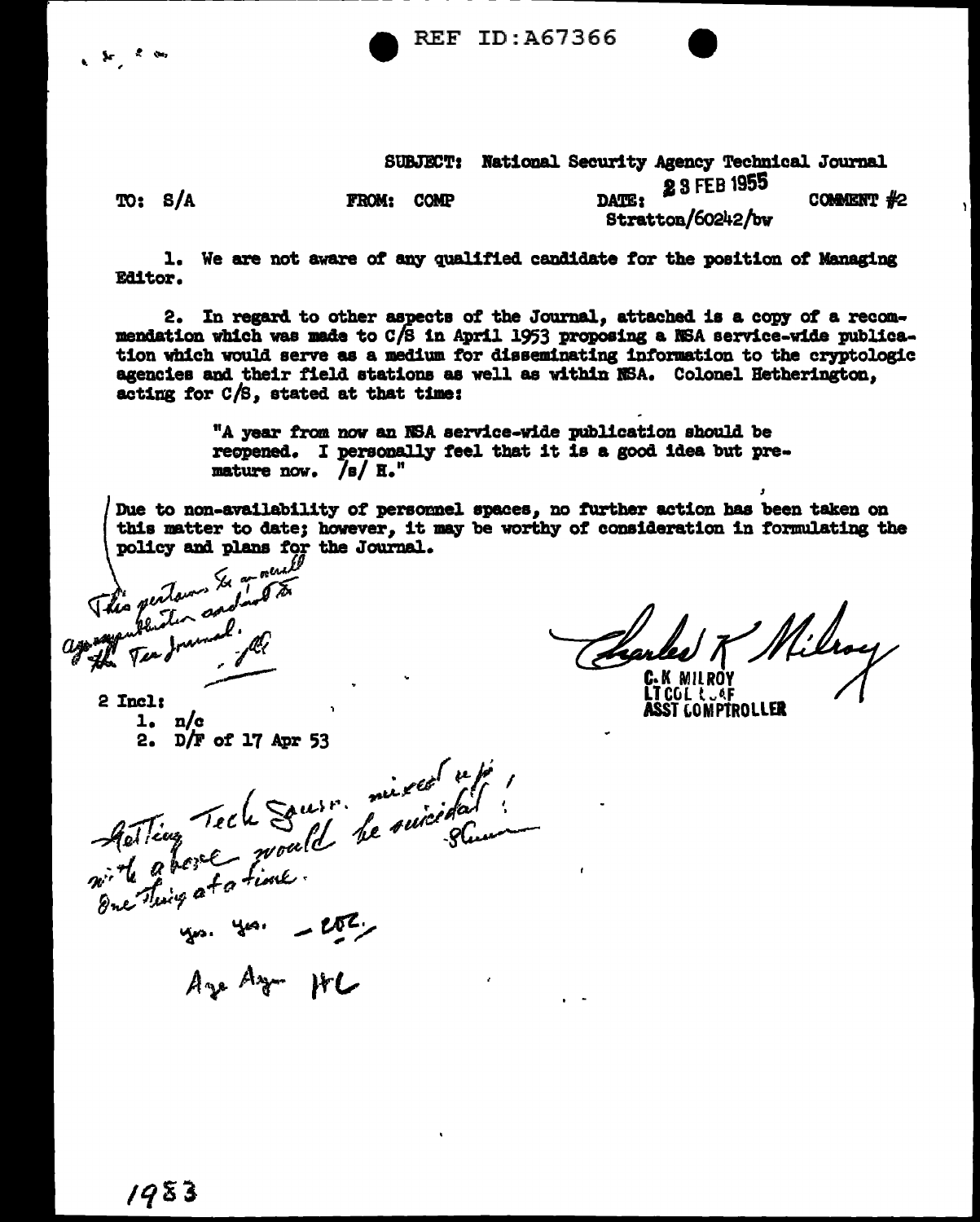| - - -                   |                            |                                                                                                                                                                      |
|-------------------------|----------------------------|----------------------------------------------------------------------------------------------------------------------------------------------------------------------|
|                         |                            | <b>SECURITY C</b><br><b>FICATION (If any)</b>                                                                                                                        |
| <b>DISPOSITION FORM</b> |                            | $+$ Hith<br>$\pi \sigma$ .                                                                                                                                           |
| FILE NO.                | <b>SUBJECT</b>             |                                                                                                                                                                      |
|                         |                            | Publication for Cryptologic Agencies                                                                                                                                 |
| $\overline{10}$<br>c/s  | <b>FROM</b><br><b>COMP</b> | <b>DATE</b><br><b>COMMENT NO 1</b><br>ABR 17 1953 COMMEN<br>BRatton/60677/bmr                                                                                        |
|                         |                            | 1. A readership study of the Comptroller Review has recently been completed.<br>As a result of that study, we have assessed the present value of the Review and have |

**REF ID: A67366** 

developed certain recommendations for its improvement. A collateral recommendation was that the Comptroller Review, presently restricted to NSA, be enlarged to provide a medium for disseminating information to the cryptologic agencies and their components.

2. Since the NSA mission is to achieve complete integration and coordination in the cryptologic effort, coordination and sharing of management thinking and experience would appear to follow. A publication devoted to providing an understanding of the problems and programs of NSA and the individual cryptologic agencies is considered one means of achieving this integrated effort.

3. It is therefore suggested that consideration be given to the inception of a publication for all cryptologic agencies in lieu of the present Comptroller Review. Since such a publication would extend the scope of the Review to where it is no longer purely a "management" publication, we do not consider that it would be a COMP responsibility. It is therefore proposed that staff responsibility for such a publication be assigned to  $P/P$ .

4. Although the ASA Review has been cancelled, publications such as the proposed are being issued within the Department of Defense at the present time; examples being the Navy's BuS & A Monthly Newsletter, and MSTS issued by the Military Sea Transport Service. If the general idea is acceptable, it is recommended that P/P develop a suggested publication in cooperation with the Offices and Staff Divisions and submit the proposal to the Bureau of the Budget for final approval.

5. Inclosure - 1 provides an outline of the significant features of the proposed publication.

rie e se kting Gund

-00031-0

ਸ਼ੀ ਰ c cavooncer ਨਾਰ =∪

 $\cdot$   $\cdot$  /

3 Incls:

- 1. Outline
- 2. Comy of BuS & A Monthly Newsletter
- 3. Copies of other E/D Publications

<del>RESTRICTED</del>

**DD** I FEB 50 S REPLACES NME FORM 95 1 OCT 48 WHICH MAY BE LSED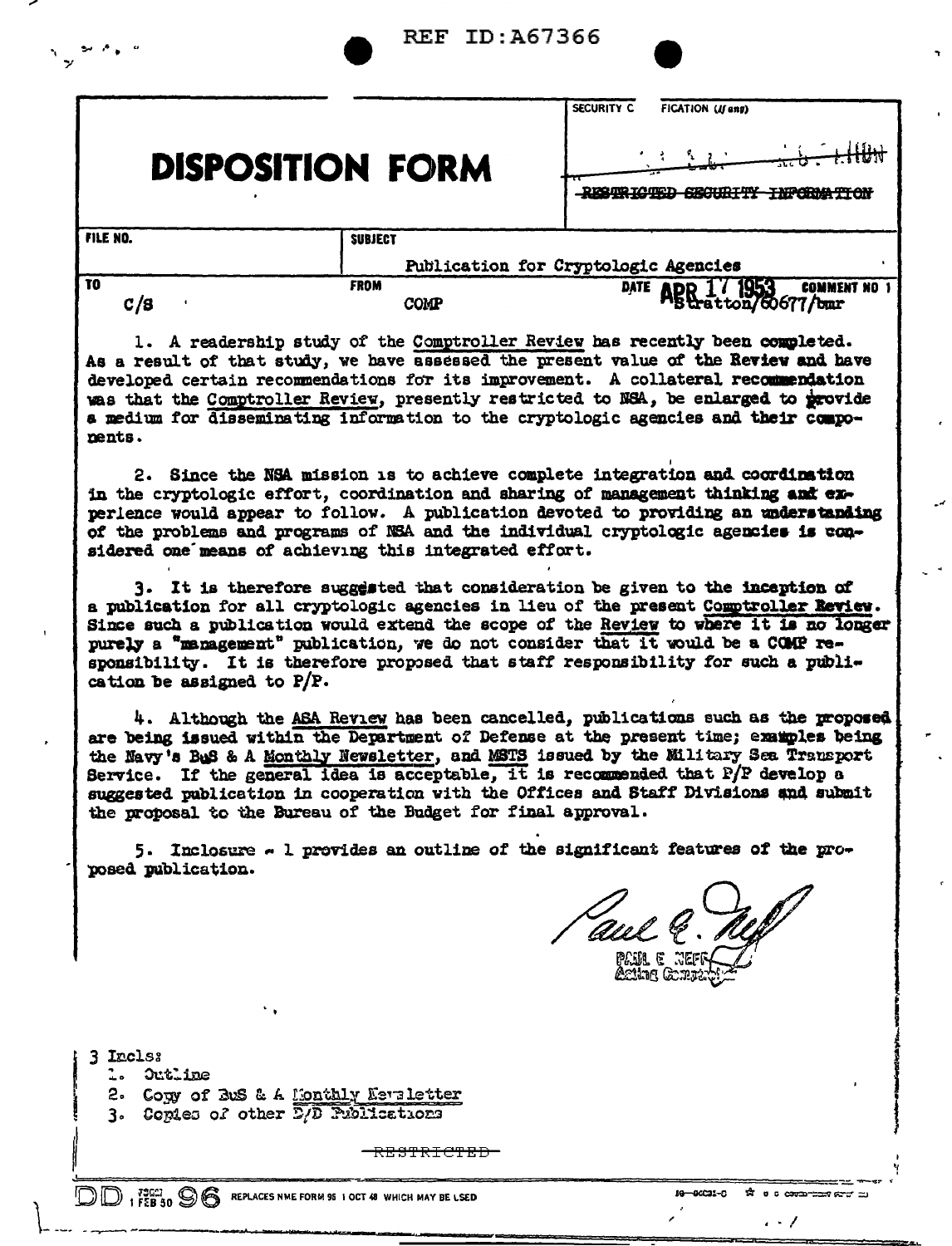**REF ID: A67366** 

TESTRICTED - JUNTTY INFORMATION

# **OUTLINE OF** PROPOSED PERIODICAL FOR NSA AND THE CRYPTOLOGIC AGENCIES

### I. FURPOSE

To assist in the integration of NSA and the individual cryptologic agencies by providing an understanding of NSA's and the agencies' problems and programs.

# II. SCOPE

A monthly periodical of a nondirective nature for all supervisory personnel in NSA, ASA, NSG, AFSS, and all their subordinate field activities, units, and stations.

### III. RESPONSIBILITY

1. Policy would be established by an Editorial Board, composed of representatives of NSA and the three Services. DIRNSA would exercise final authority.

Preparation would be the responsibility of  $P/P$ . A systematic  $2.$ approach would be devised for obtaining articles from the four organizations. All material would be approved by the cognizant activity prior to publication.

Staff to prepare this publication would, as a minimum, require 3. an Edior GS 11/9, Editorial Asst. GS 7/5, and Copy Clerk GS-4. This is based on an informal study of the staffs of similar publications.

Printing would be done by  $C/SEC$  or by other suitable  $D/D$  printing 4. facilities.

### IV. FORMAT

Similar to the Wavy's BuS & A Monthly Newsletter (Inclosure - 2), ī. W. h emphasis on schedu ed departments such as Personnel Notes, Security, Le<sub>br</sub>stics, Communications, Training, etc., for which material would be prepared by cognizant KoA and Service staff groups.

 $\mathbf{c}$ . Security classification of 'SECRET"; this would allow inclusion of more material thin a "CONFIDENTIAL" classification would provide, without meteriall, increasing the handling precautions.

.. rom + : c 56 pares in length.